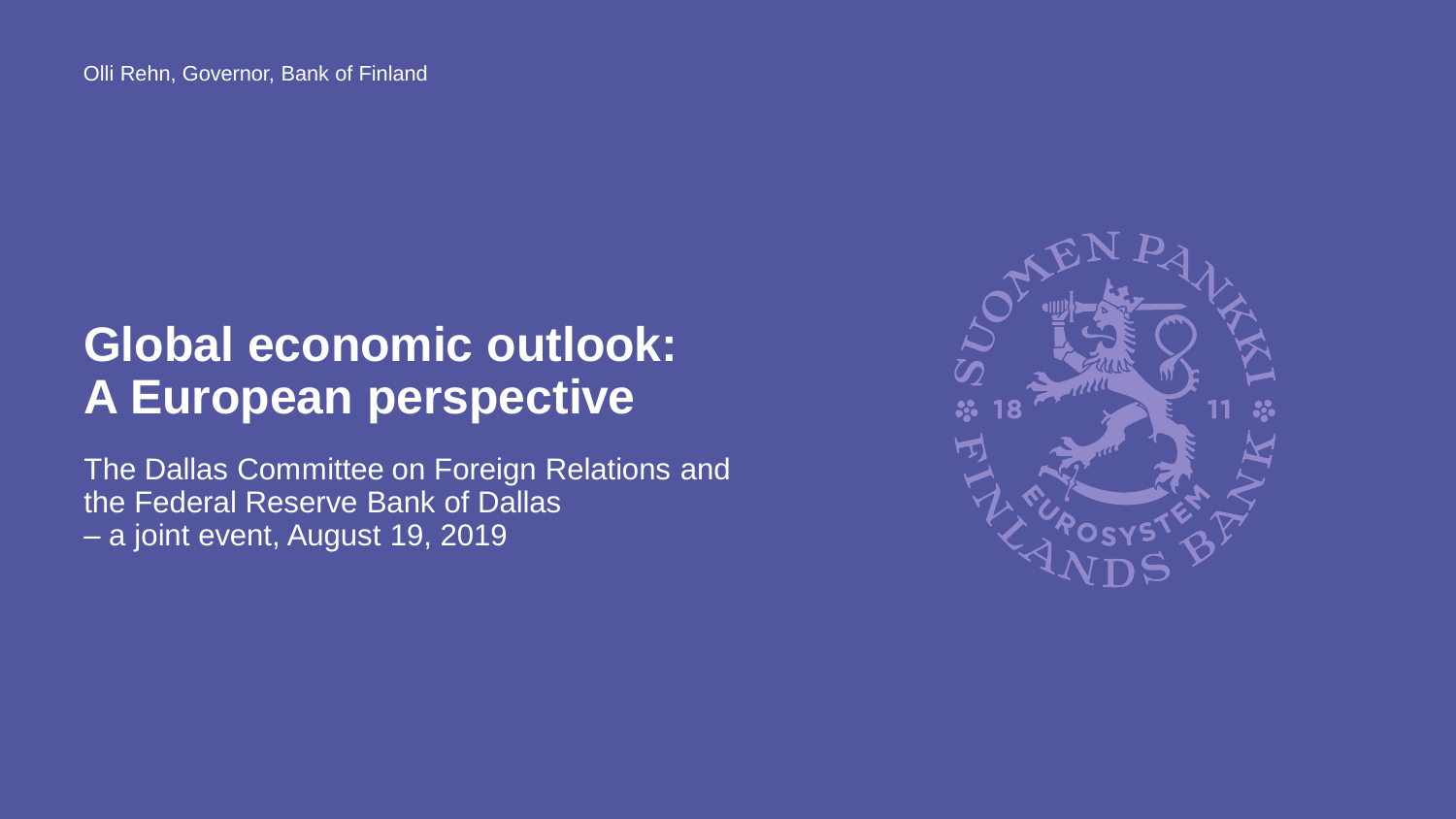## **Global growth has been slowing down, especially in advanced economies**

GDP growth



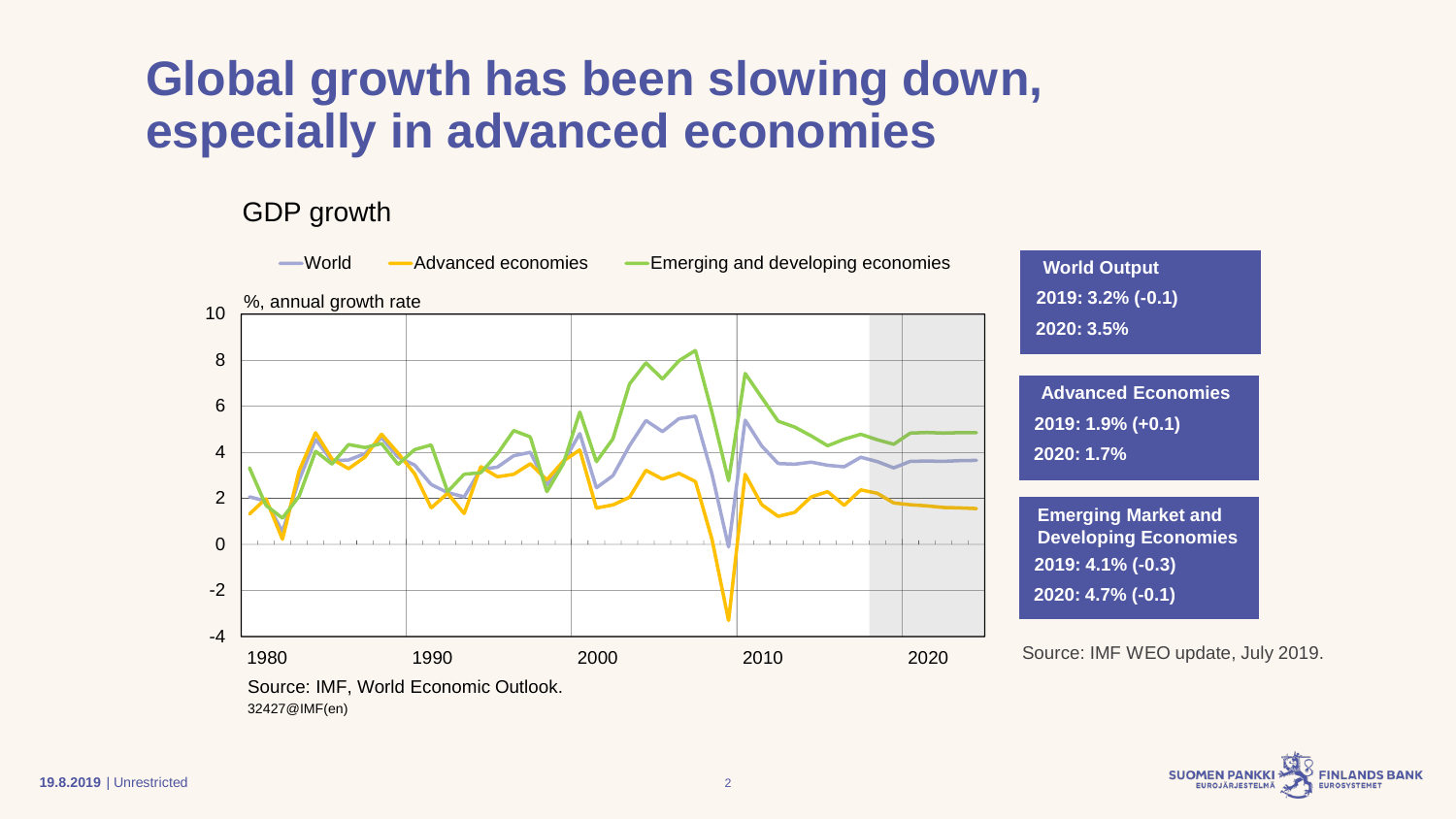# **Sharp fall in the growth of global trade**

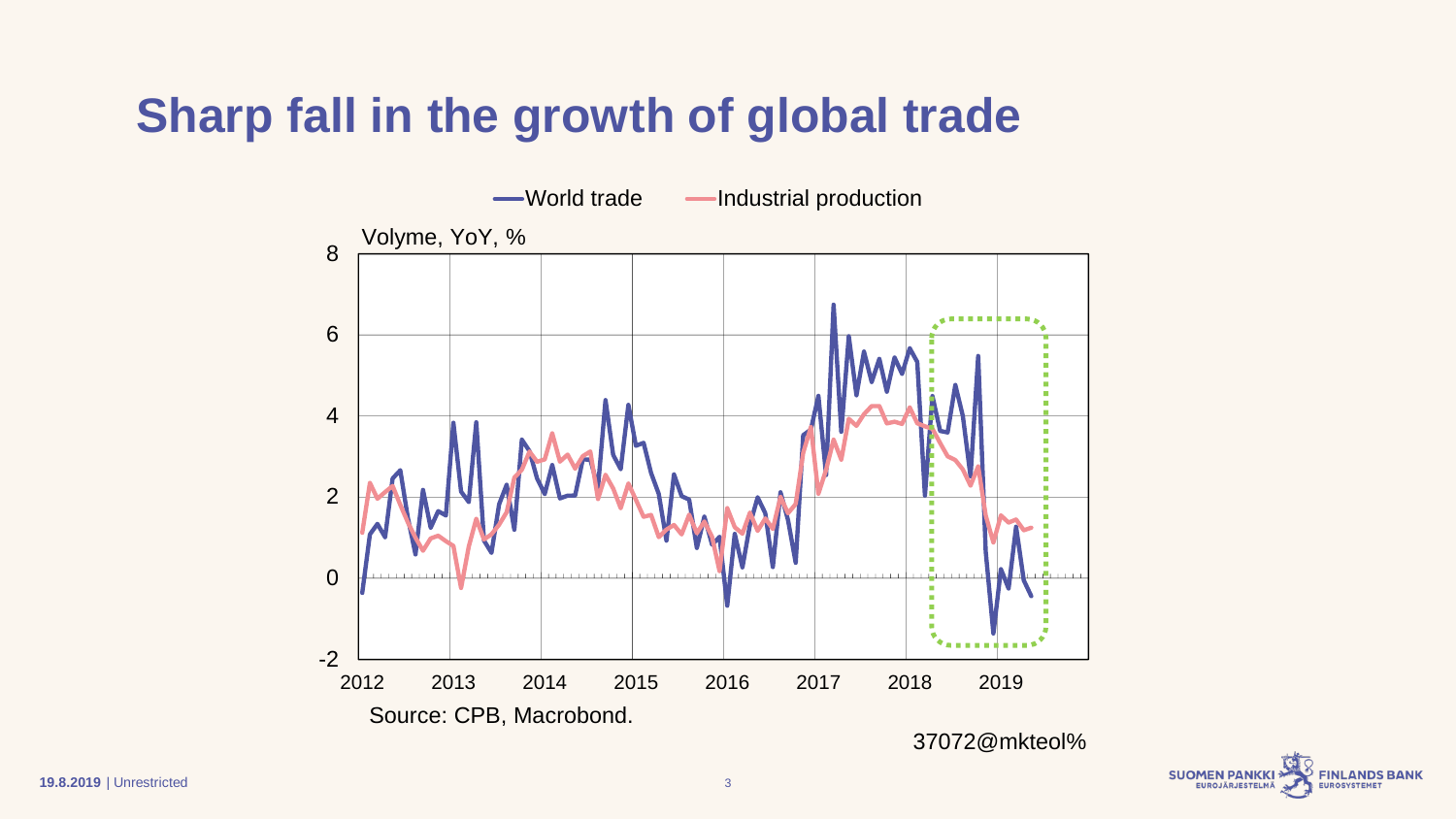## **Sharply lower bond yields do signal concerns about the global economy**

10-year Government Bond Yield



**NLANDS BANK** 

**EUROSYSTEMET** 

**EUROJÄRJESTELMÄ**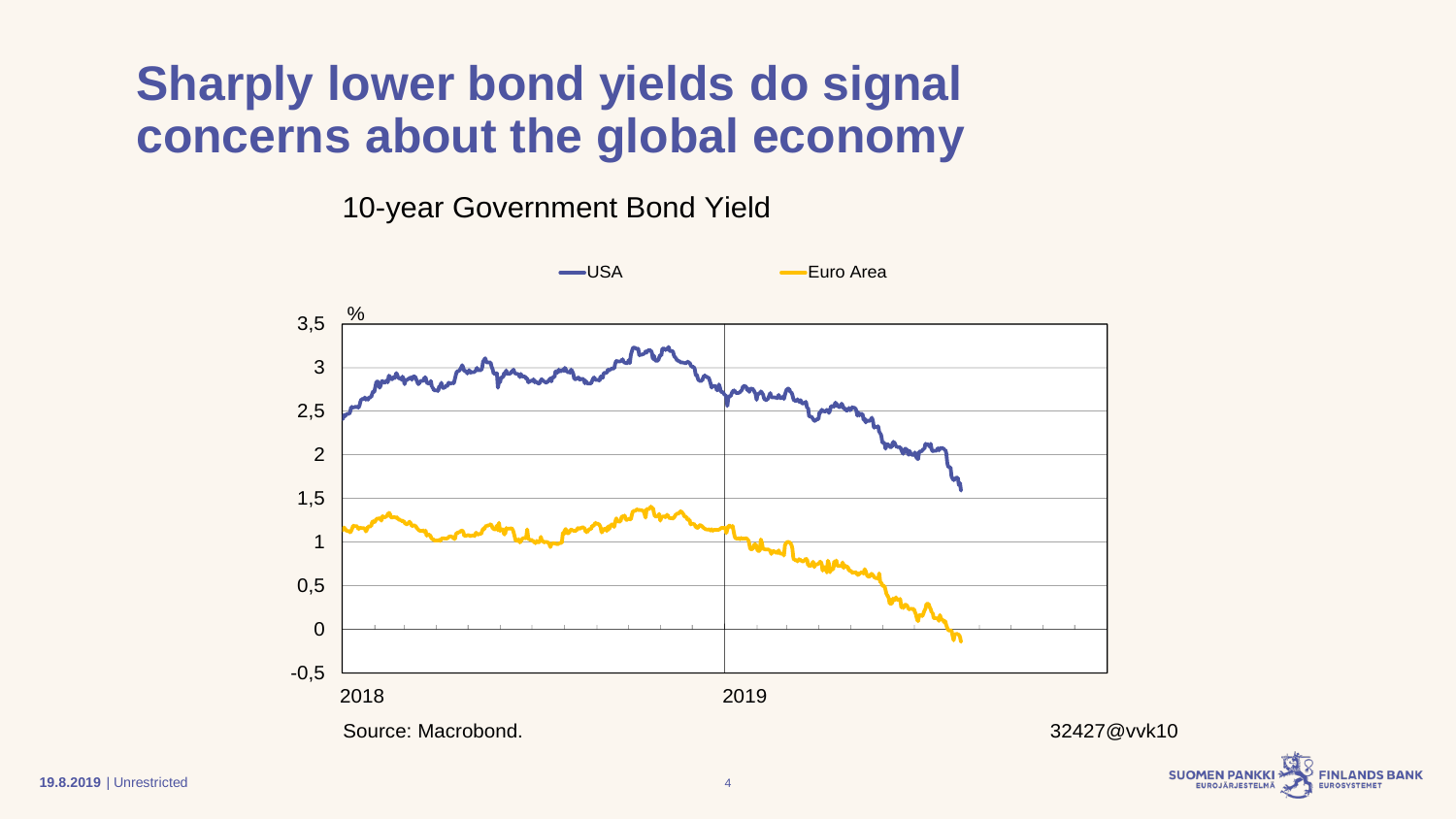## **Euro area manufacturing: weaker outlook since 2018**

Purchasing Managers' Index (manufacturing)



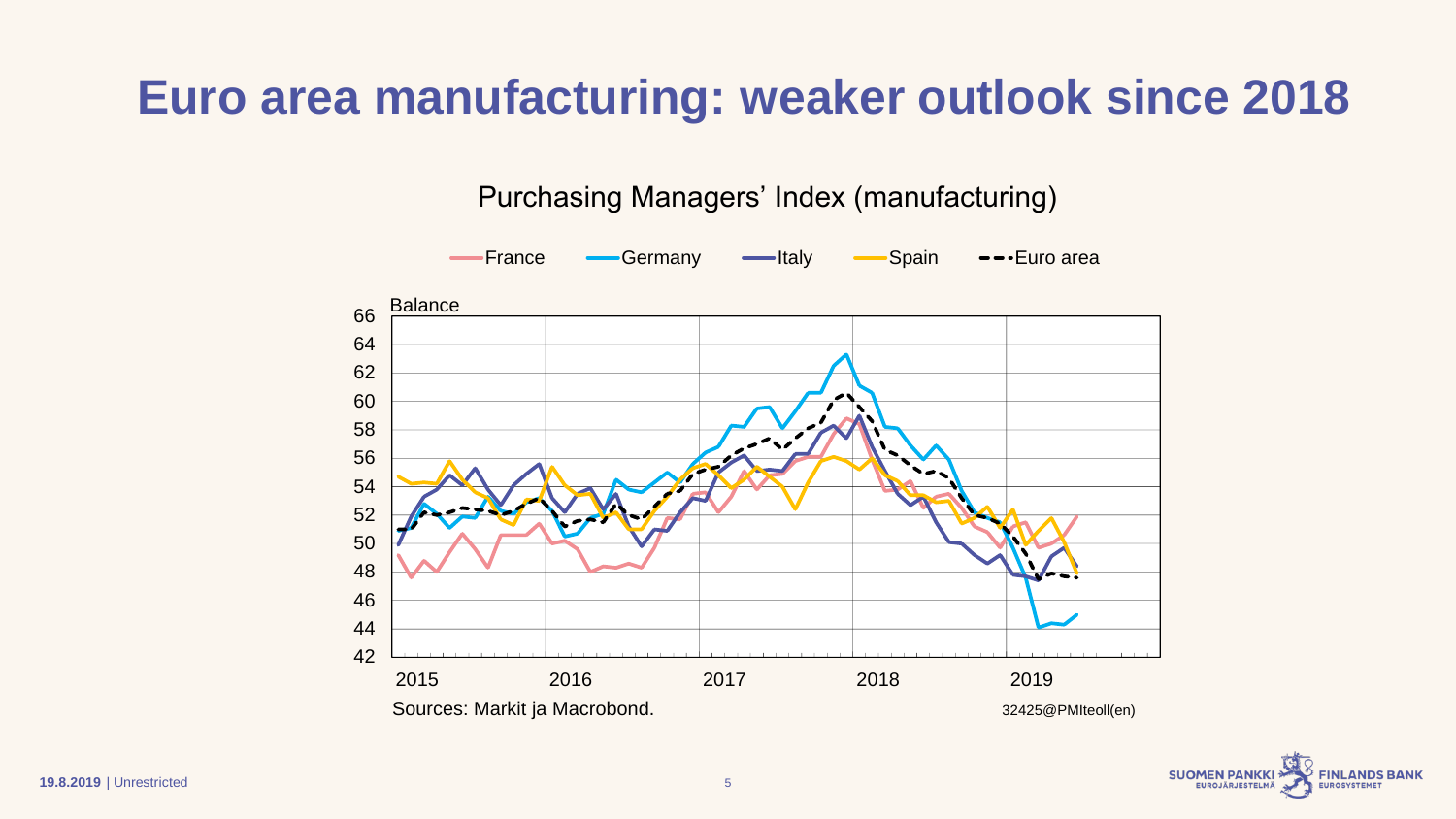## **Euro area unemployment: at almost all-time low**

Unemployment rate

6 7 8 9 10 11 12 13 1999 2001 2003 2005 2007 2009 2011 2013 2015 2017 2019 % \* 12 month moving average.<br>Sources: Eurostat and ECB. 32424@Työttömyys\_ea (2)\_en

> **SUOMEN PANKKI FINLANDS BANK EUROSYSTEMET**